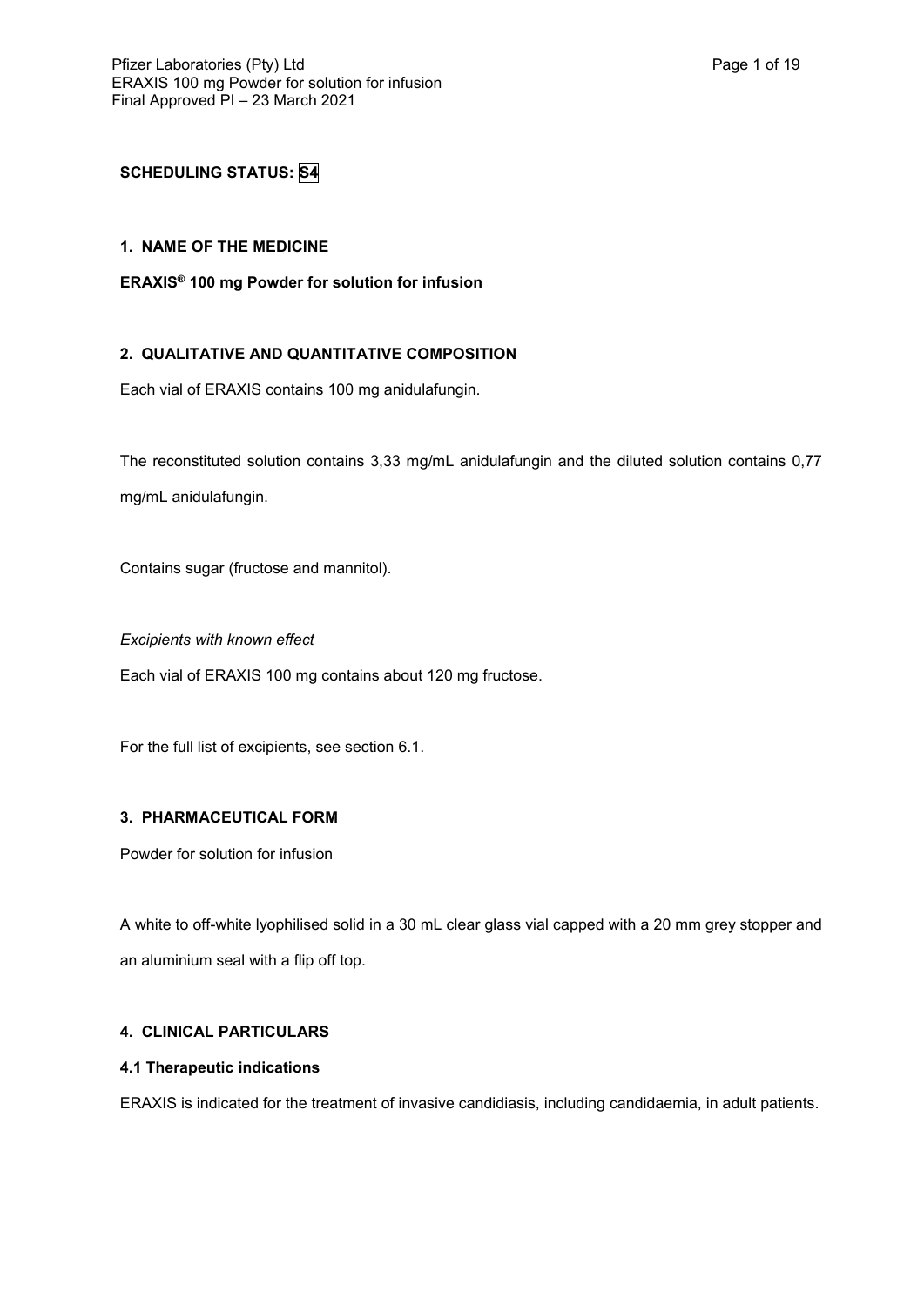## **4.2 Posology and method of administration**

## **Posology**

*Invasive candidiasis, including candidaemia, in adult patients*

A single 200 mg loading dose should be administered on Day 1, followed by 100 mg daily thereafter. Duration of treatment should be based on the patient's clinical response. In general, antifungal therapy should continue for at least 14 days after the last positive culture.

ERAXIS should be reconstituted with water for injections to a concentration of 3,33 mg/mL and subsequently diluted to a concentration of 0,77 mg/mL before use according to the instructions in section 6.6.

It is recommended that ERAXIS is administered at a maximum rate of infusion that does not exceed 1,1 mg/minute (see section 4.4).

## **Special populations**

## *Renal and hepatic impairment*

No dosing adjustments are required for patients with renal (including those on dialysis) or hepatic impairment. Hepatic function should be monitored (see section 5.2).

## *Other special populations*

No dosing adjustments are required for adult patients based on patient gender, weight, ethnicity, HIV positivity, or elderly.

## **Paediatric population**

*Use in children and adolescents* ERAXIS should not be used in children under 18 years of age (see section 4.3).

# **Method of administration**

For intravenous use.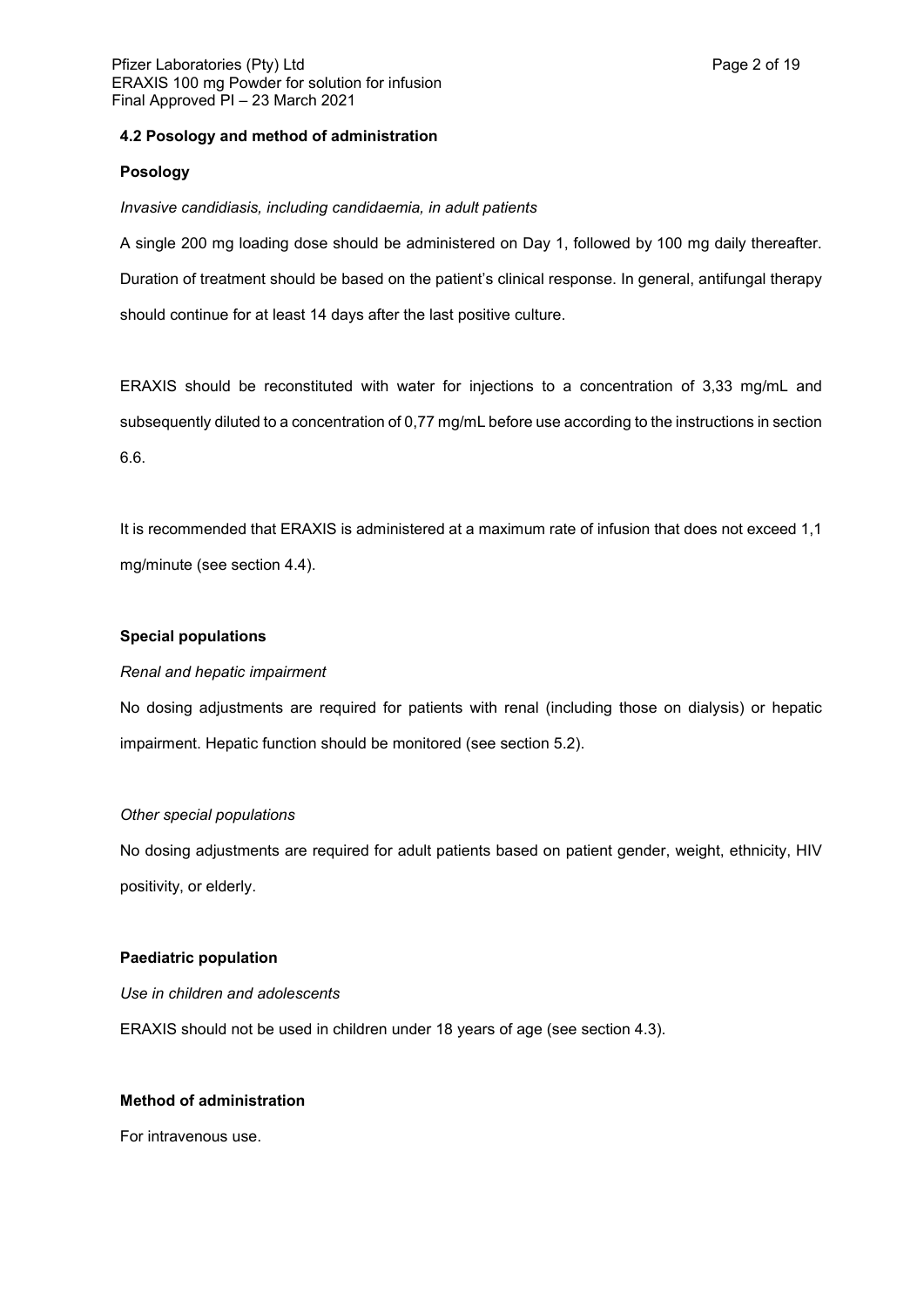For instructions on reconstitution and dilution of ERAXIS see section 6.6.

The rate of infusion should not exceed 1,1 mg/minute. The rate of infusion is equivalent to 1,4 mL/min for the 100 mg and 200 mg doses.

For single use only.

## **4.3 Contraindications**

- Hypersensitivity to anidulafungin or any of the excipients of ERAXIS listed in section 6.1.
- Hypersensitivity to other medicines of the echinocandin class (e.g. caspofungin).
- Use in patients under 18 years of age.

## **4.4 Special warnings and precautions for use**

### *Anaphylactic reactions*

Anaphylactic reactions, including shock, have been reported with the use of ERAXIS. If these reactions occur, ERAXIS should be discontinued and appropriate treatment administered (see section 4.8).

## *Infusion-related reactions*

Infusion-related adverse events have been reported with ERAXIS, including rash, urticaria, flushing, pruritus, dyspnoea, bronchospasm and hypotension. The infusion rate should not exceed the recommended infusion rate of 1,1 mg/minute.

*Hepatic effects*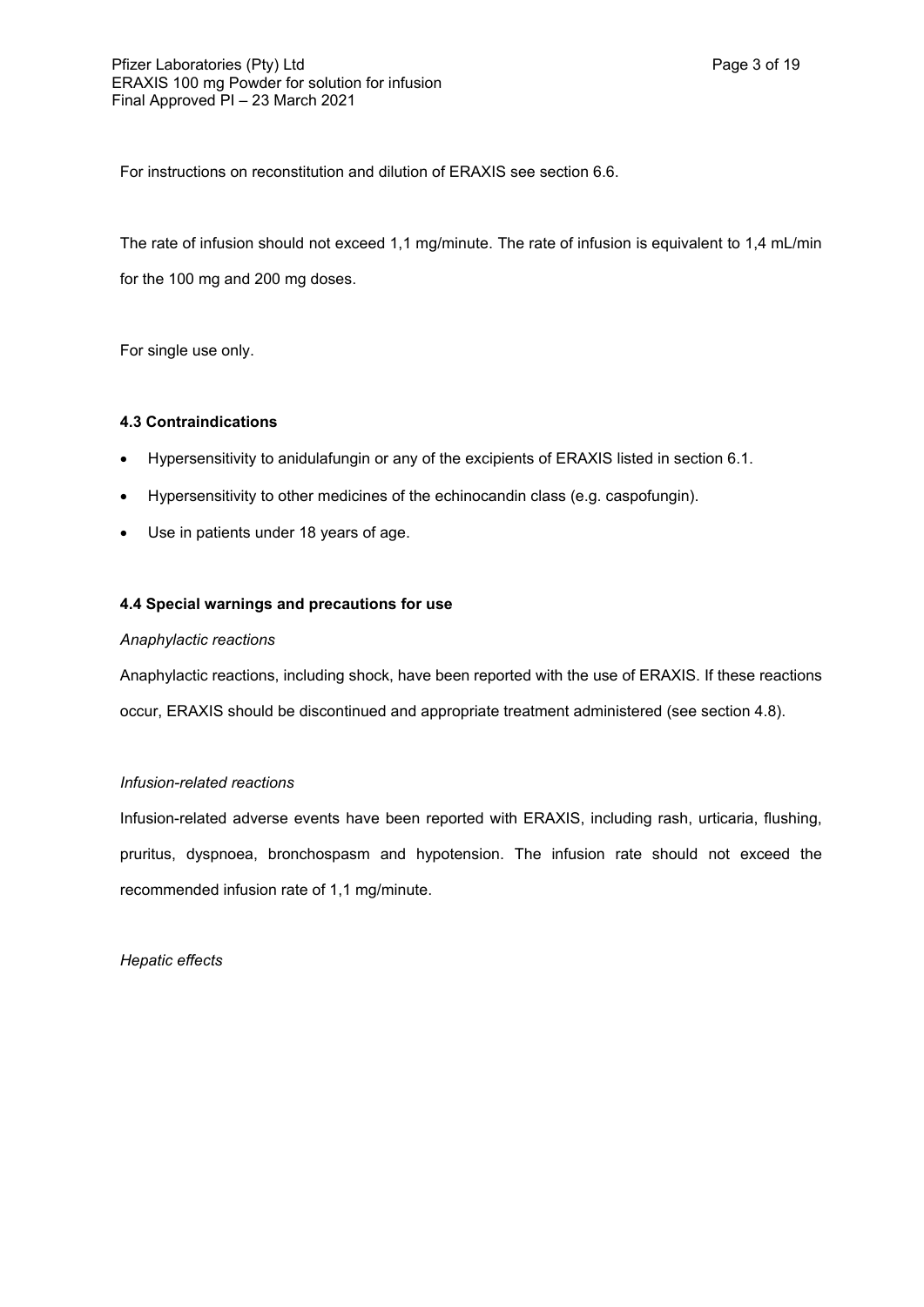### Pfizer Laboratories (Pty) Ltd **Page 4 of 19** Page 4 of 19 ERAXIS 100 mg Powder for solution for infusion Final Approved PI – 23 March 2021

Laboratory abnormalities in liver function tests have been seen in healthy subjects and patients treated with ERAXIS. In some patients with serious underlying medical conditions who were receiving multiple concomitant medications along with ERAXIS, clinically significant hepatic abnormalities have occurred. Cases of significant hepatic dysfunction, hepatitis, or worsening hepatic failure have been reported. Patients who develop abnormal liver function tests during ERAXIS therapy should be monitored for evidence of worsening hepatic function and evaluated for continuing ERAXIS therapy. However, if deteriorating hepatic function is persistent, ERAXIS therapy should be withdrawn.

#### *Information about the excipients of ERAXIS*

ERAXIS contains fructose. Patients with hereditary fructose intolerance must not be given this medicine unless strictly necessary.

### **Paediatric population**

ERAXIS should not be used in children (under 18 years) (see section 4.3).

## **4.5 Interaction with other medicines and other forms of interaction**

#### *Ciclosporin (CYP3A4 substrate)*

In a study of 12 healthy adult subjects who received 100 mg/day ERAXIS following a 200 mg loading dose alone and in combination with 1,25 mg/kg oral ciclosporin twice daily, the steady state plasma peak concentration (Cmax) of ERAXIS was not significantly altered by ciclosporin; however, the steady state area under the concentration-time curve (AUC) was increased by 22 %. An *in vitro* study has shown that ERAXIS has no effect on the metabolism of ciclosporin. Adverse events observed in this study were consistent with those observed in other studies where ERAXIS only was administered. No dosage adjustment of either medicine is required when they are co-administered.

*Voriconazole (CYP2C19, CYP2C9, CYP3A4 inhibitor and substrate)*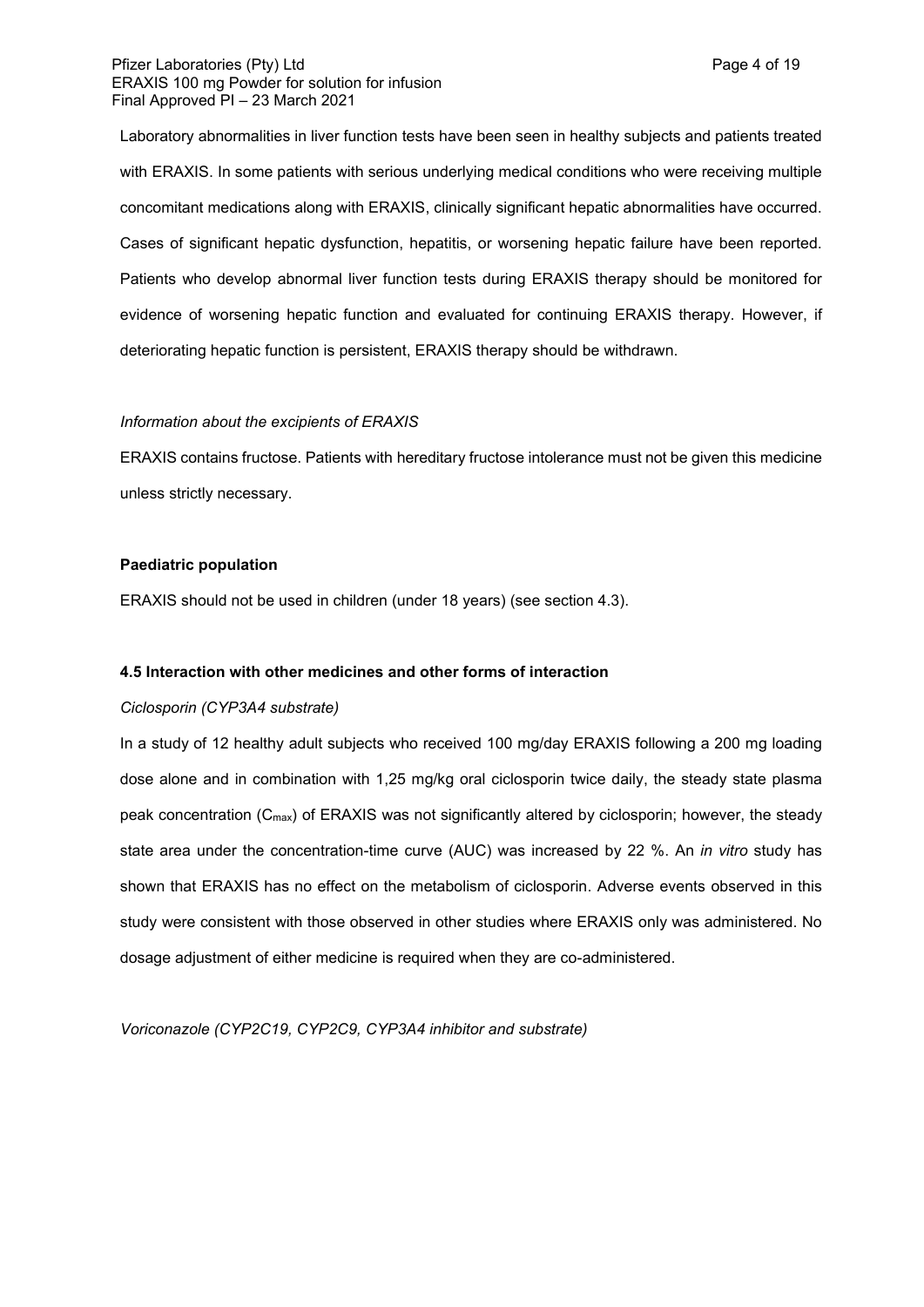In a study of 17 healthy subjects who received 100 mg/day ERAXIS alone following a 200 mg loading dose, 200 mg twice daily oral voriconazole alone following 400 mg twice on the first day as loading doses, and both in combination, the steady state Cmax and AUC of ERAXIS and voriconazole were not significantly altered by co-administration. No dosage adjustment of either medicine is required when coadministered.

## *Tacrolimus (CYP3A4 substrate)*

In a study of 35 healthy subjects who received a single oral dose of 5 mg tacrolimus alone, 100 mg/day ERAXIS alone following a 200 mg loading dose and both in combination, the steady state C<sub>max</sub> and AUC of ERAXIS and tacrolimus were not significantly altered by co-administration. No dosage adjustment of either medicine is required when co-administered.

### *Liposomal amphotericin B*

The pharmacokinetics of ERAXIS were examined in 27 patients (100 mg/day ERAXIS) who were coadministered with liposomal amphotericin B (doses up to 5 mg/kg/day). The population pharmacokinetic analysis showed that, the pharmacokinetics of ERAXIS were not significantly altered by coadministration with amphotericin B when compared to data from patients who did not receive amphotericin B. No dosage adjustment of ERAXIS is required.

## *Rifampicin (potent CYP450 inducer)*

The pharmacokinetics of ERAXIS were examined in 27 patients (50 or 75 mg/day ERAXIS) who were co-administered with rifampicin (doses up to 600 mg/day). The population pharmacokinetic analysis showed that when compared to data from patients that did not receive rifampicin, the pharmacokinetics of ERAXIS were not significantly altered by co-administration with rifampicin. No dosage adjustment of ERAXIS is required.

## **4.6 Fertility, pregnancy and lactation**

### **Pregnancy**

Safety in pregnancy and lactation has not been established.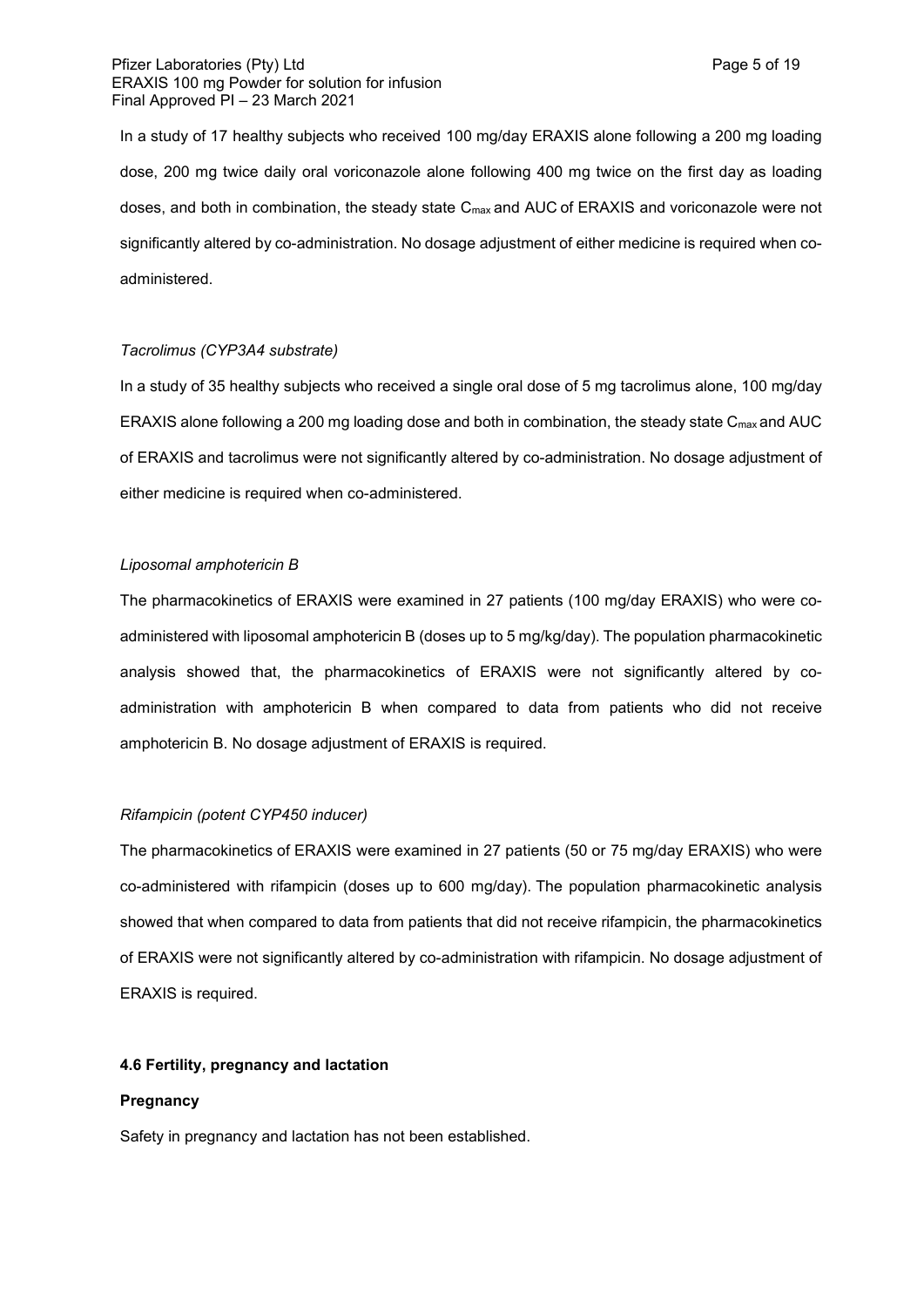Use of ERAXIS should be avoided in pregnant women and women likely to become pregnant unless no safer treatment option is available.

## **Breastfeeding**

It is not known whether ERAXIS is excreted in human breast milk. Use of ERAXIS should be avoided in women who are breastfeeding their babies.

In animal studies, ERAXIS was found to cause foetal harm in rabbits and was excreted in breastmilk in rats.

## **Women of childbearing potential/Contraception in males and females**

Effective contraception should be used in women of childbearing age while taking ERAXIS and for two weeks after discontinuation of ERAXIS treatment.

# **4.7 Effects on ability to drive and use machines**

Side effects such as visual disturbances and central nervous system effects may impair the ability to drive or to use machines.

## **4.8 Undesirable effects**

## *Summary of the safety profile*

Nine hundred and twenty-nine (929) patients received intravenous ERAXIS in clinical trials (672 in Phase 2/3 studies and 257 in Phase I studies). Of the 669 Phase 2/3 patients for whom safety data are available, five hundred and five (505) received ERAXIS for ≥ 14 days.

Three studies (one comparative vs fluconazole, 2 non-comparative) assessed the efficacy of ERAXIS (100 mg) in patients with candidaemia and other deep tissue *Candida* infections. In these three studies, a total of 204 patients received ERAXIS, 119 for ≥ 14 days.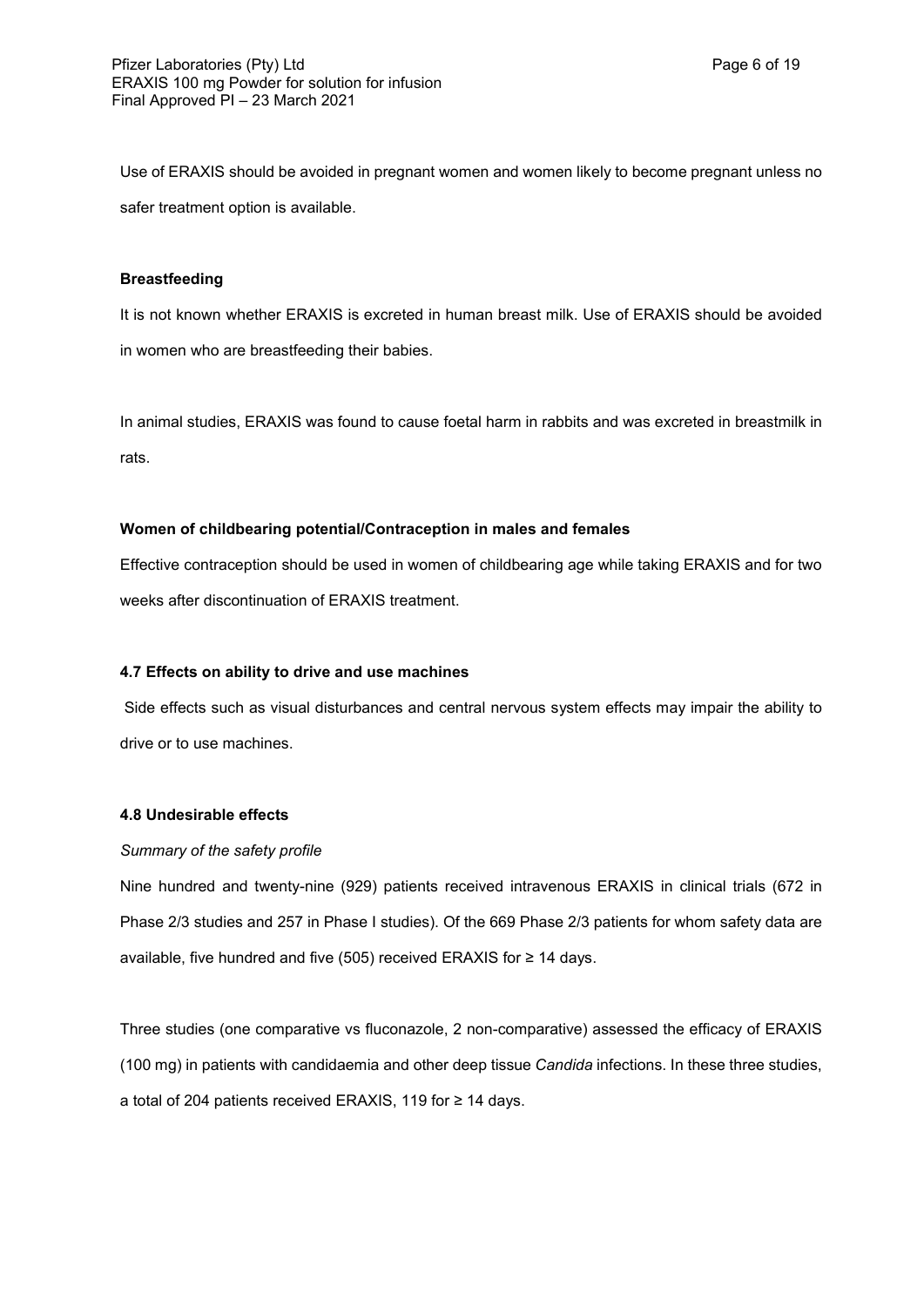### Pfizer Laboratories (Pty) Ltd **Page 7 of 19** and Page 7 of 19 ERAXIS 100 mg Powder for solution for infusion Final Approved PI – 23 March 2021

The medicine-related adverse events (MedDRA) listed below were reported with frequencies corresponding to Very common (≥ 1/10); common (≥ 1/100 to < 1/10); uncommon (≥ 1/1 000 to < 1/100); rare (≥ 1/10 000 to < 1/1 000); very rare (< 1/10 000). Within each frequency grouping, undesirable effects are presented in order of decreasing seriousness.

Infusion-related adverse events have been reported with ERAXIS, including rash, urticaria, flushing, pruritus, dyspnoea, and hypotension.

*Tabulated summary of adverse reactions*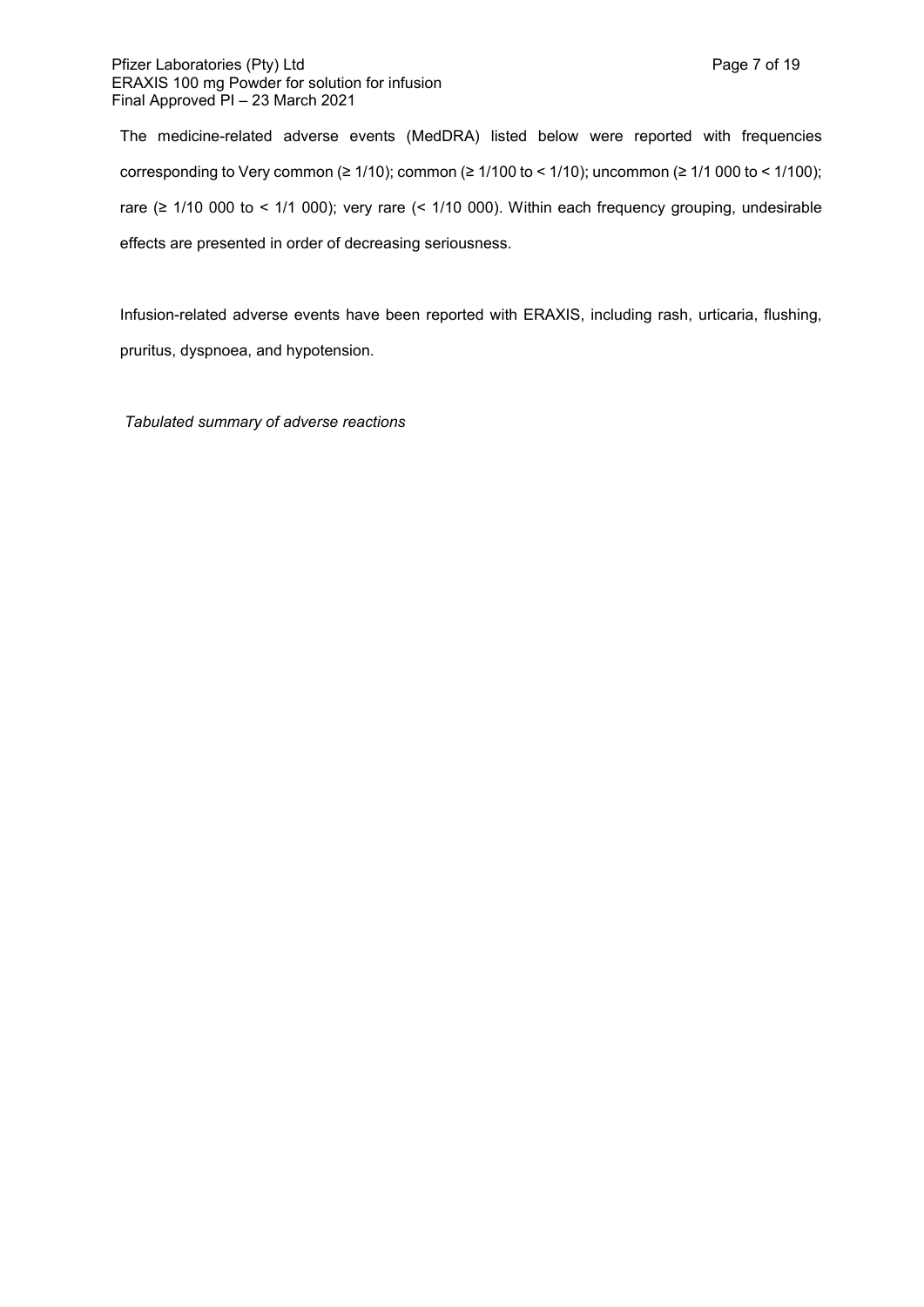| <b>MedDRA</b> system | <b>Frequency</b> | <b>Undesirable effects</b>      |  |  |
|----------------------|------------------|---------------------------------|--|--|
| organ class          |                  |                                 |  |  |
| Infections and       | Uncommon         | Fungaemia, candidiasis,         |  |  |
| infestations         |                  | pseudomembranous colitis, oral  |  |  |
|                      |                  | candidiasis                     |  |  |
| <b>Blood and</b>     | Common           | Thrombocytopenia, coagulopathy  |  |  |
| lymphatic system     | Uncommon         | Thrombocythaemia                |  |  |
| disorders            |                  |                                 |  |  |
| Metabolism and       | Common           | Hyperkalaemia, hypokalaemia,    |  |  |
| nutrition            |                  | hypomagnesaemia                 |  |  |
| disorders            | Uncommon         | Hyperglycaemia, hypercalcaemia, |  |  |
|                      |                  | hypernatraemia                  |  |  |
| Nervous system       | Common           | Convulsion, headache            |  |  |
| disorders            |                  |                                 |  |  |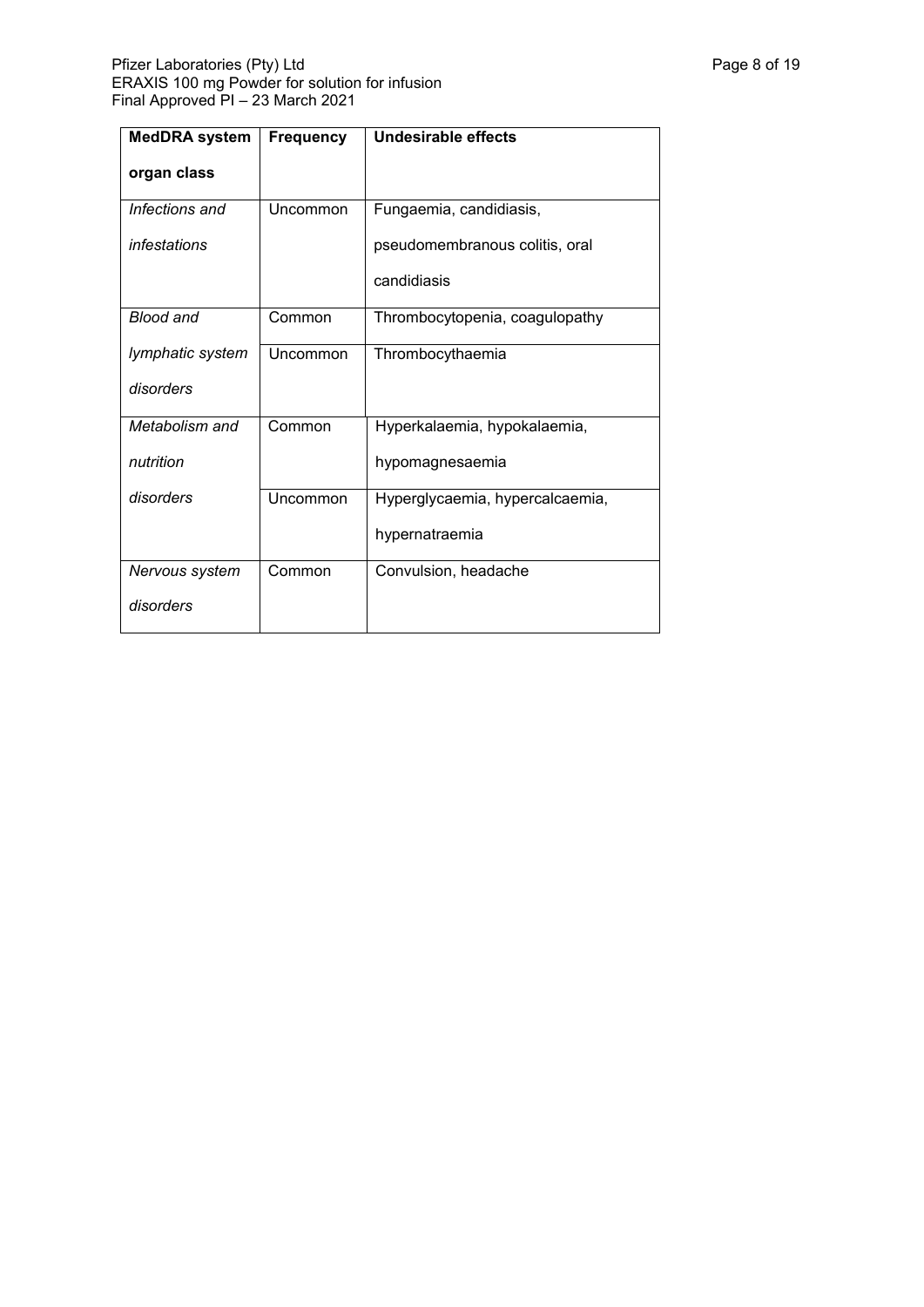| Eye disorders     | Uncommon        | Eye pain, visual disturbance, blurred      |  |  |
|-------------------|-----------------|--------------------------------------------|--|--|
|                   |                 | vision                                     |  |  |
| Cardiac disorders | <b>Uncommon</b> | Atrial fibrillation, sinus dysrhythmia,    |  |  |
|                   |                 | ventricular extrasystoles, bundle branch   |  |  |
|                   |                 | block right                                |  |  |
| Vascular          | Common          | Flushing                                   |  |  |
| disorders         |                 |                                            |  |  |
|                   | Uncommon        | Thrombosis, hypertension, hot flush        |  |  |
|                   |                 |                                            |  |  |
| Gastrointestinal  | Common          | Diarrhoea                                  |  |  |
| disorders         | Uncommon        | Upper abdominal pain, vomiting, faecal     |  |  |
|                   |                 | incontinence, nausea, constipation         |  |  |
|                   |                 |                                            |  |  |
| Hepato-biliary    | Common          | Increased gamma-glutamyltransferase,       |  |  |
| disorders         |                 | increased blood alkaline phosphatase,      |  |  |
|                   |                 | increased aspartate aminotransferase,      |  |  |
|                   |                 | increased alanine aminotransferase         |  |  |
|                   | Uncommon        | Abnormal liver function test, cholestasis, |  |  |
|                   |                 | increased hepatic enzyme, increased        |  |  |
|                   |                 | transaminases                              |  |  |
| Skin and          | Common          | Rash, pruritus                             |  |  |
| subcutaneous      | Uncommon        | Urticaria, generalised pruritus            |  |  |
| tissue disorders  |                 |                                            |  |  |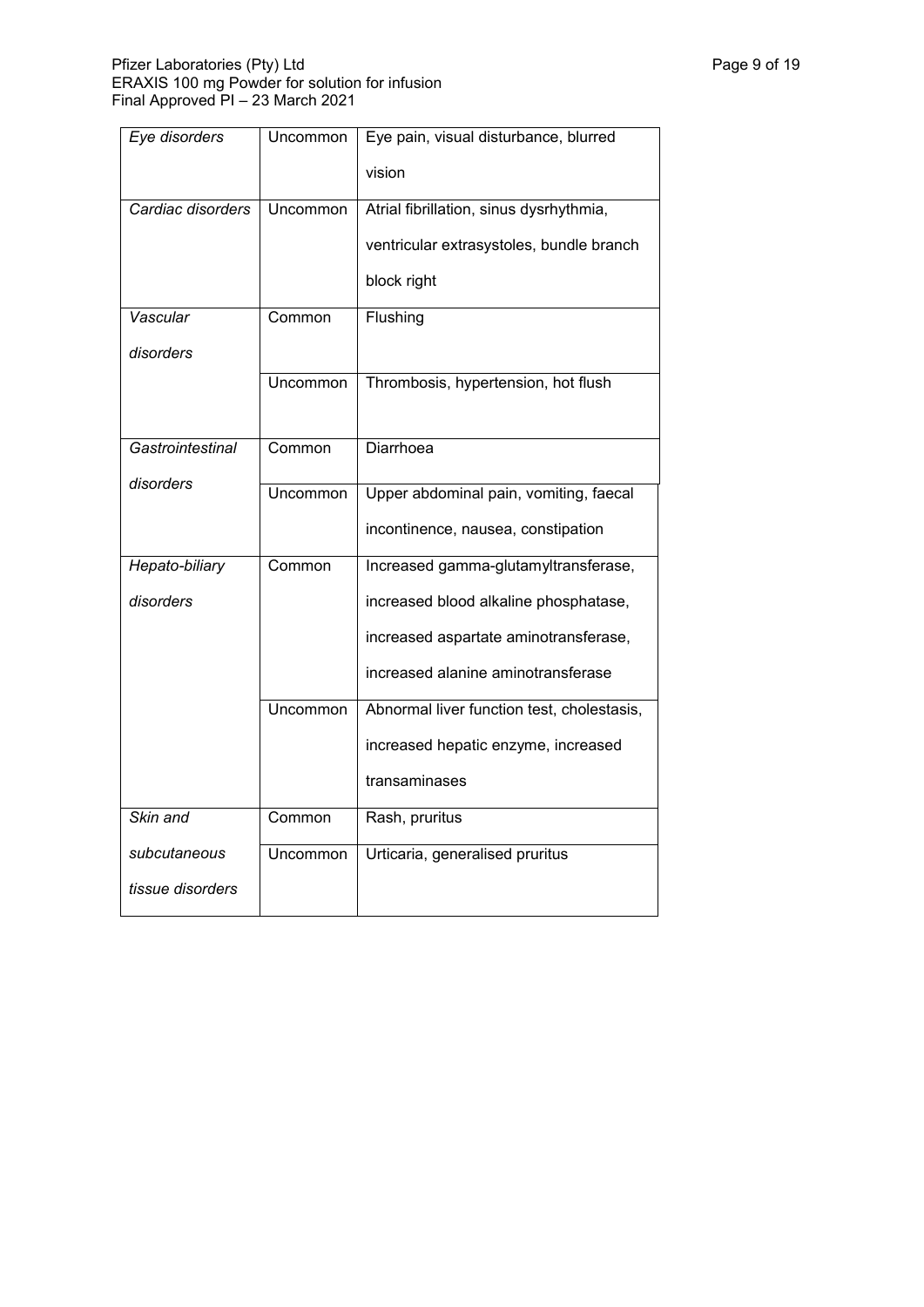| <b>Musculoskeletal</b> | Uncommon | Back pain                            |
|------------------------|----------|--------------------------------------|
| and connective         |          |                                      |
| tissue disorders       |          |                                      |
| General disorders      | Uncommon | Infusion site pain                   |
| and administration     |          |                                      |
| site conditions        |          |                                      |
| <b>Investigations</b>  | Common   | Increased blood bilirubin, decreased |
|                        |          | platelet count, increased blood      |
|                        |          | creatinine, prolonged                |
|                        |          | electrocardiogram QT                 |
|                        | Uncommon | Increased blood amylase, decreased   |
|                        |          | blood magnesium, decreased blood     |
|                        |          | potassium, abnormal                  |
|                        |          | electrocardiogram, increased lipase, |
|                        |          | increased platelet count, increased  |
|                        |          | blood urea                           |

In the safety assessment of the full Phase 2/3 patient population ( $N = 669$ ), the following additional adverse events, all uncommon (≥ 1/1 000 to < 1/100), were of note:

| MedDRA system organ class         | Side effect                           |  |  |
|-----------------------------------|---------------------------------------|--|--|
| Infections and infestations       | Lymphangitis                          |  |  |
| <b>Blood and lymphatic system</b> | Neutropenia, leukopenia, anaemia      |  |  |
| disorders                         |                                       |  |  |
| Metabolism and nutrition          | Hyperuricaemia, hypocalcaemia,        |  |  |
| disorders                         | hyponatraemia, hypoalbuminaemia,      |  |  |
|                                   | hypophosphataemia                     |  |  |
| Psychiatric disorders             | Anxiety, delirium, confusional state, |  |  |
|                                   | auditory hallucination                |  |  |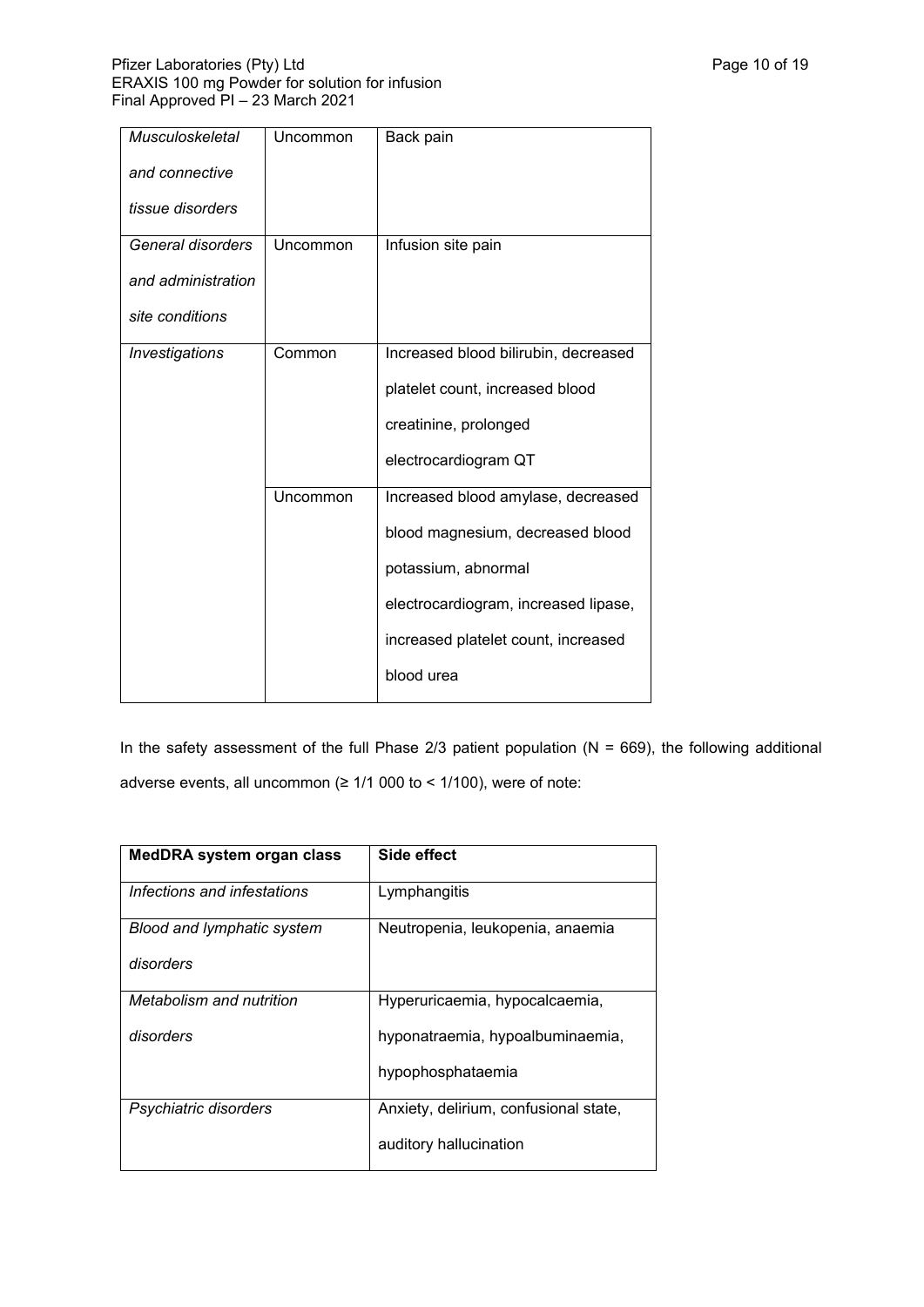| Nervous system disorders       | Dizziness, paraesthesia, central         |  |  |
|--------------------------------|------------------------------------------|--|--|
|                                | pontine myelinolysis, dysgeusia,         |  |  |
|                                | Guillain-Barré syndrome, tremor          |  |  |
| Eye disorders                  | Altered visual depth perception          |  |  |
| Ear and labyrinth disorders    | Unilateral deafness                      |  |  |
| Vascular disorders             | Phlebitis, superficial thrombophlebitis, |  |  |
|                                | hypotension                              |  |  |
| Gastrointestinal disorders     | Dyspepsia, dry mouth, oesophageal        |  |  |
|                                | ulcer                                    |  |  |
| Hepato-biliary disorders       | Hepatic necrosis                         |  |  |
| Skin and subcutaneous tissue   | Angioedema, hyperhidrosis                |  |  |
| disorders                      |                                          |  |  |
| Musculoskeletal and connective | Myalgia, monoarthritis                   |  |  |
| tissue disorders               |                                          |  |  |
| Renal and urinary disorders    | Renal failure, haematuria                |  |  |
| General disorders and          | Pyrexia, chills, peripheral oedema,      |  |  |
| administration site conditions | injection site reaction                  |  |  |
| <b>Investigations</b>          | Increased blood creatine                 |  |  |
|                                | phosphokinase, increased blood           |  |  |
|                                | lactate dehydrogenase, decreased         |  |  |
|                                | lymphocyte count                         |  |  |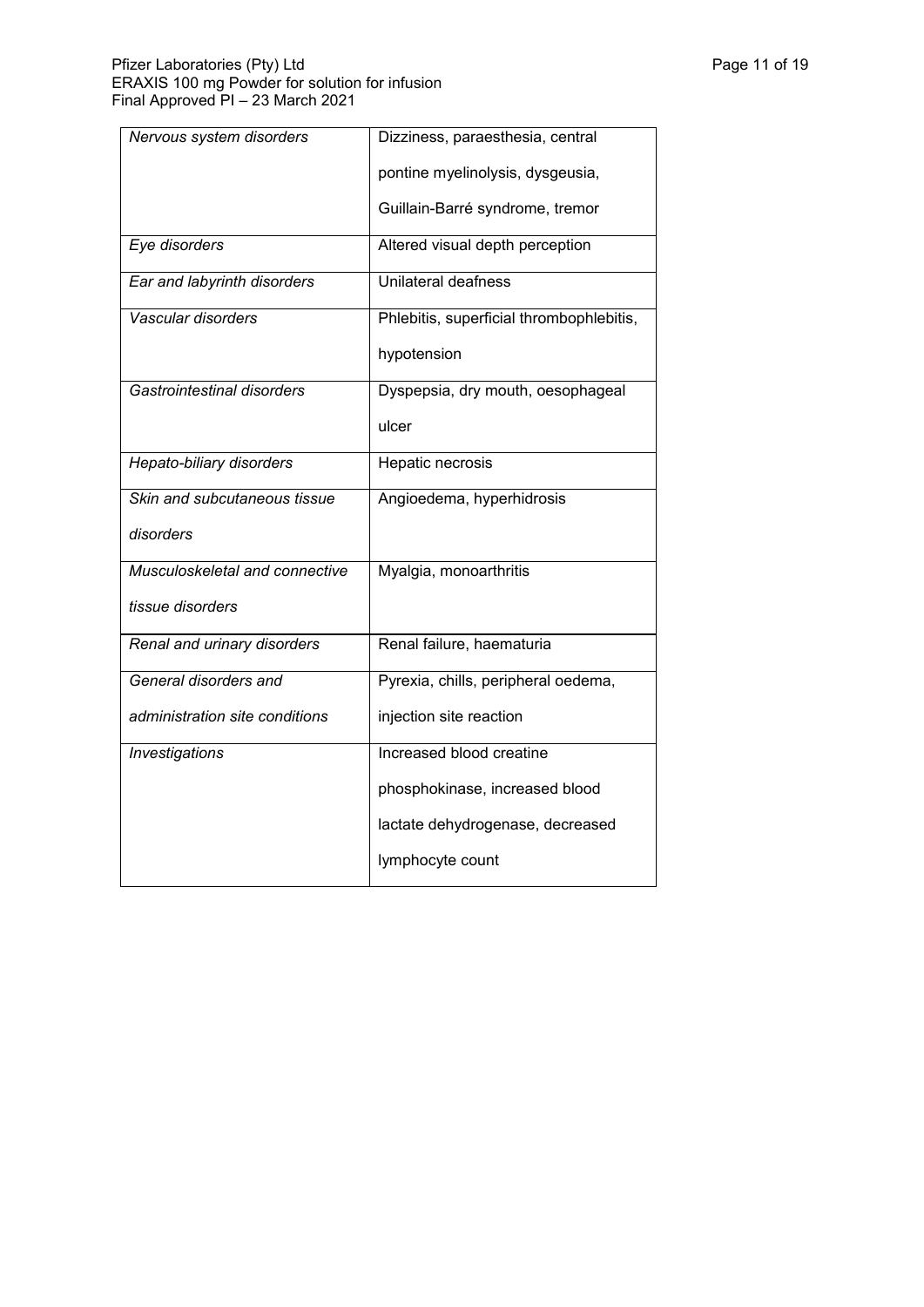## *Post-marketing adverse events*

Adverse drug reactions reported from post-marketing experiences are included in the table below:

| <b>MedDRA system organ class</b> | Side effect           |
|----------------------------------|-----------------------|
| Immune system disorders          | Anaphylactic shock,   |
|                                  | anaphylactic reaction |
| Respiratory, thoracic and        | Bronchospasm          |
| mediastinal disorders            |                       |

# *Reporting of suspected adverse reactions*

Reporting suspected adverse reactions after authorisation of the medicine is important. It allows continued monitoring of the benefit/risk balance of the medicine.

Health care providers are asked to report any suspected adverse reactions to SAHPRA via the "**6.04** 

**Adverse Drug Reactions Reporting Form**", found online under SAHPRA's publications:

<https://www.sahpra.org.za/Publications/Index/8>

# **4.9 Overdose**

General supportive measures should be utilised as necessary.

In a study of 10 healthy subjects administered a loading dose of 260 mg followed by 130 mg daily, ERAXIS was well tolerated with no dose limiting toxicity; 3 of the 10 subjects experienced transient, asymptomatic transaminase elevations ( $\leq$  3 x ULN).

Side effects may be exacerbated or exaggerated in overdose.

ERAXIS is not dialysable.

Treatment is symptomatic and supportive.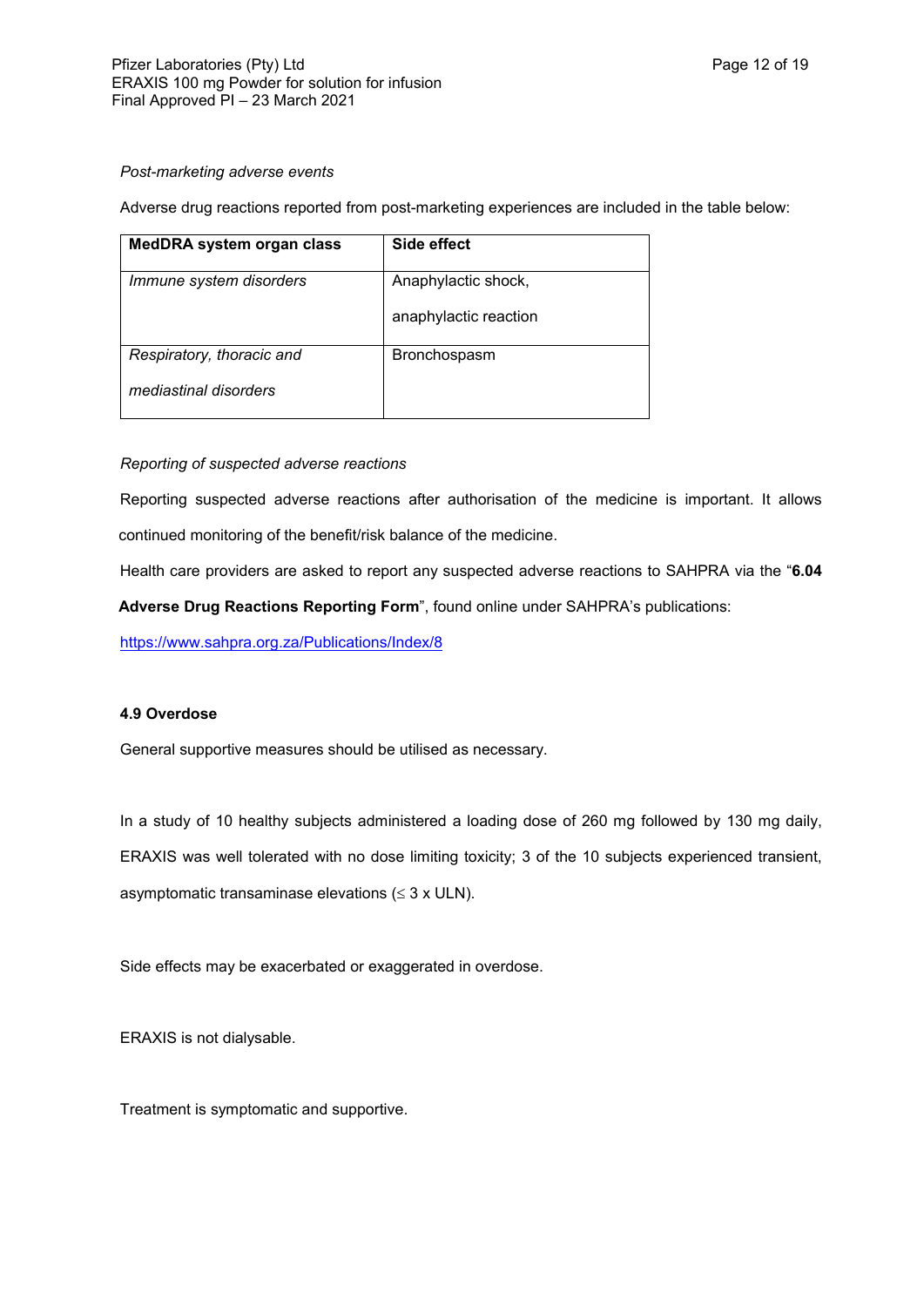# **5. PHARMACOLOGICAL PROPERTIES**

### **5.1 Pharmacodynamic properties**

Category and class: A 20.1.7 Antimicrobial (chemotherapeutic) agents: Antifungal antibiotics

### *Mechanism of action*

Anidulafungin is a semi-synthetic echinocandin, a lipopeptide synthesised from a fermentation product of *Aspergillus nidulans*.

Anidulafungin selectively inhibits 1,3-β-D glucan synthase, an enzyme present in fungal, but not mammalian cells. This results in inhibition of the formation of 1,3- $\beta$ -D-glucan, an essential component of the fungal cell wall. Anidulafungin has shown fungicidal activity against *Candida* species and activity against regions of active cell growth of the hyphae of *Aspergillus fumigatus*.

### **5.2 Pharmacokinetic properties**

The pharmacokinetics of anidulafungin have been characterised in healthy subjects, special populations and patients. A low inter-subject variability in systemic exposure (coefficient of variation of approximately 25 %) was observed. The steady state was achieved on the first day after a loading dose (twice the daily maintenance dose).

#### *Distribution*

The pharmacokinetics of anidulafungin are characterised by a distribution half-life  $(0,5 - 1)$  hour) and a volume of distribution of 30 – 50 L that is similar to total body fluid volume. Anidulafungin is extensively bound (> 99 %) to human plasma proteins.

#### *Biotransformation*

Hepatic metabolism of anidulafungin has not been observed. Anidulafungin is not a clinically relevant substrate, inducer, or inhibitor of cytochrome P450 isoenzymes. It is unlikely that anidulafungin will have clinically relevant effects on the metabolism of medicines metabolised by cytochrome P450 isoenzymes.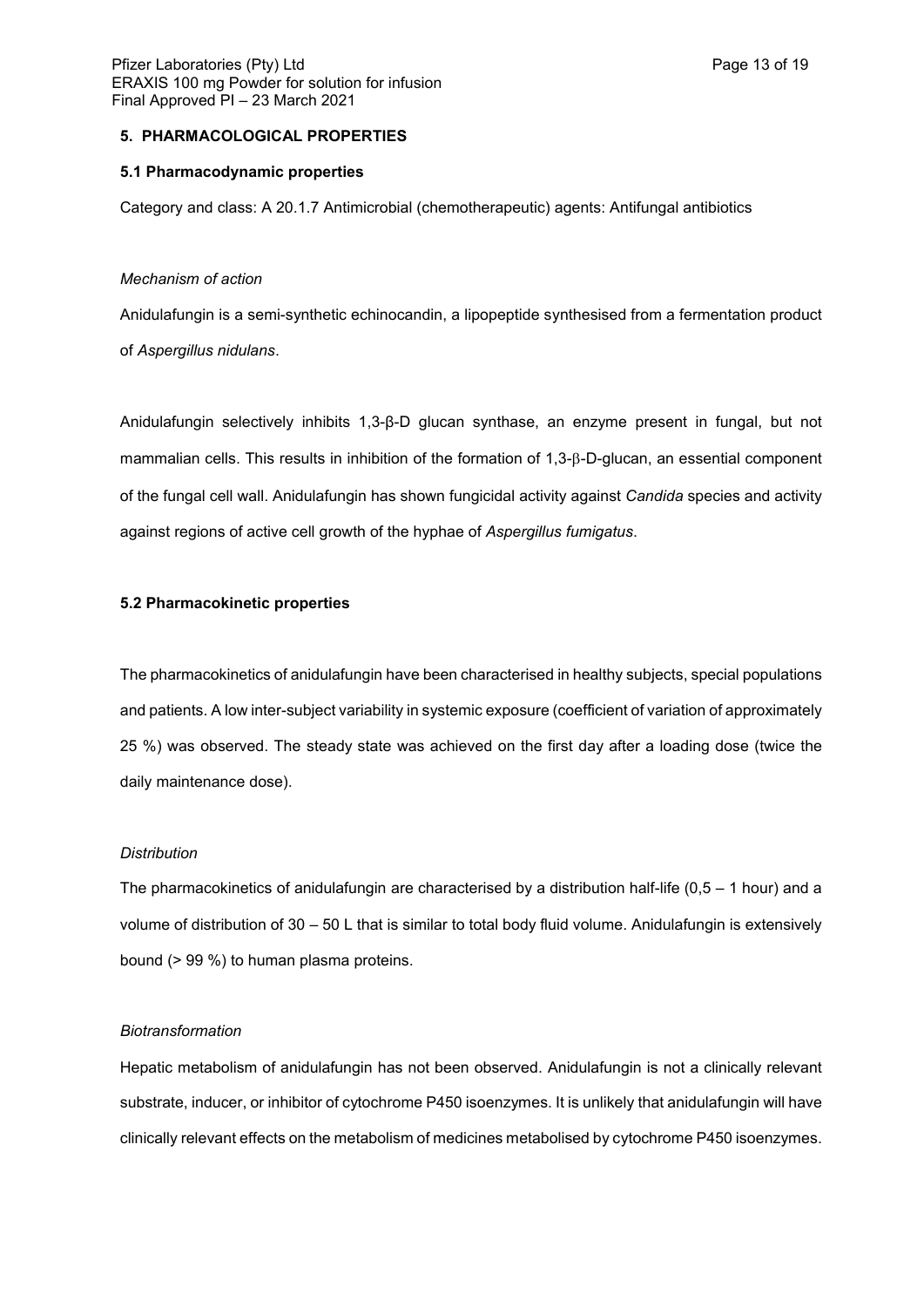Anidulafungin undergoes slow chemical degradation at physiologic temperature and pH to a ringopened peptide that lacks antifungal activity. The *in vitro* degradation half-life of anidulafungin under physiologic conditions is approximately 24 hours. *In vivo*, the ring-opened product is subsequently converted to peptidic degradants and eliminated mainly through biliary excretion.

#### *Elimination*

The clearance of anidulafungin is about 1 L/h. Anidulafungin has a predominant elimination half-life of approximately 24 hours that characterises the majority of the plasma concentration-time profile and a terminal half-life of 40 – 50 hours that characterises the terminal elimination phase of the profile.

In a single-dose clinical study, radiolabelled (<sup>14</sup>C) anidulafungin (~88 mg) was administered to healthy subjects. Approximately 30 % of the administered radioactive dose was eliminated in the faeces over 9 days, of which less than 10 % was intact medicine. Less than 1 % of the administered radioactive dose was excreted in the urine.

Anidulafungin concentrations fell below the lower limits of quantitation 6 days post-dose. Negligible amounts of medicine-derived radioactivity were recovered in blood, urine, and faeces 8 weeks postdose.

### *Linearity*

Anidulafungin displays linear pharmacokinetics across a wide range of once daily doses (15 – 130 mg).

### *Patients with fungal infections*

The pharmacokinetics of anidulafungin in patients with fungal infections are similar to those observed in healthy subjects based on population pharmacokinetic analyses. With the 200/100 mg daily dose regimen at an infusion rate of 1 mg/min, the steady state  $C_{\text{max}}$  and trough concentrations  $C_{\text{min}}$  could reach approximately 7 and 3 mg/L, respectively, with an average steady state AUC of approximately 110 mg·h/L.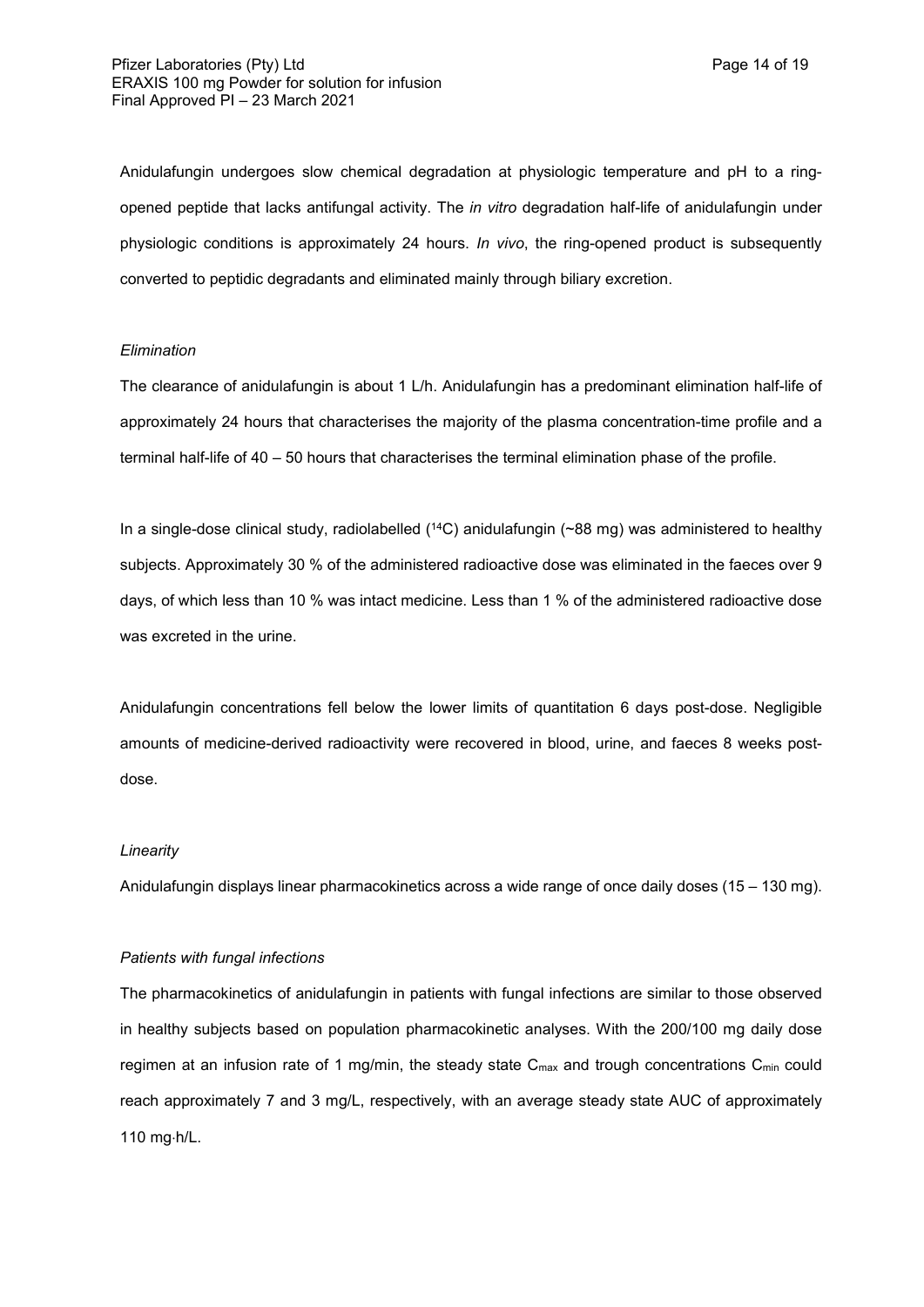## **Special populations**

## *Elderly*

The population pharmacokinetic analysis showed that median clearance differed slightly between the elderly group (patients  $\geq 65$ , median CL = 1,07 L/h) and the non-elderly group (patients < 65, median CL = 1,22 L/h), however, the range of clearance was similar.

## *Hepatic insufficiency*

Anidulafungin is not hepatically metabolised.

## *Renal insufficiency*

Anidulafungin has negligible renal clearance (< 1 %).

## **Paediatric population**

Safety and efficacy in children have not been established.

# **6. PHARMACEUTICAL PARTICULARS**

## **6.1 List of excipients**

Fructose

Mannitol

Polysorbate

Tartaric acid

## **6.2 Incompatibilities**

ERAXIS must not be mixed or co-administered with other medicines or electrolytes except those mentioned in section 6.6.

# **6.3 Shelf life**

36 months.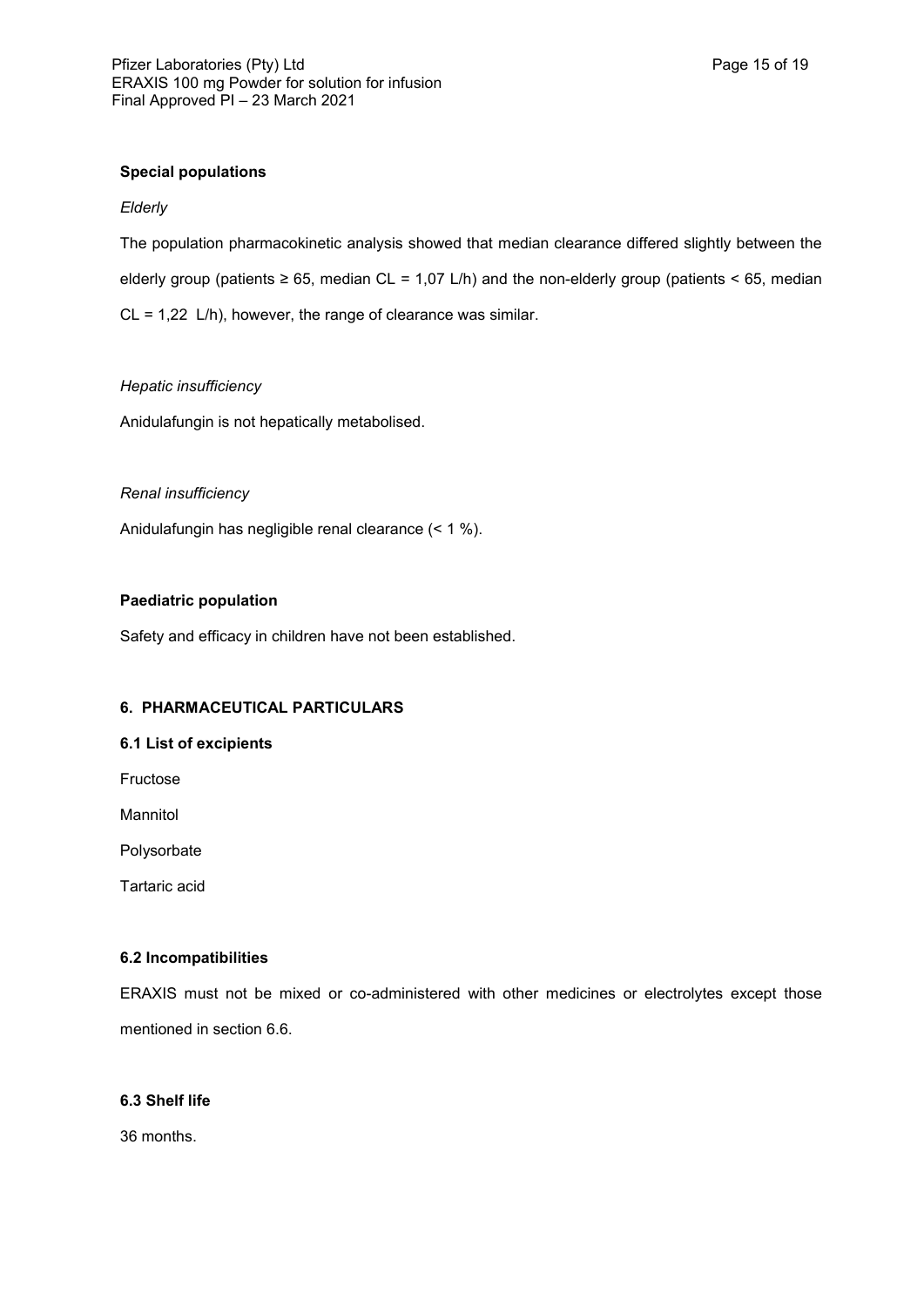## *Reconstituted solution*

The reconstituted solution may be stored at temperatures up to 25 °C for up to 24 hours. Do not freeze. Chemical and physical in-use stability of the reconstituted solution has been demonstrated for 24 hours at 25 °C.

From a microbiological point of view, following good aseptic practices, the reconstituted solution can be utilised for up to 24 hours when stored at 25 °C.

# *Infusion solution*

The infusion solution may be stored at 25 °C for up to 48 hours. Do not freeze. Chemical and physical in-use stability of the infusion solution has been demonstrated for 48 hours at 25 °C.

From a microbiological point of view, following good aseptic practices, the infusion solution can be utilised for up to 48 hours from preparation when stored at 25 °C.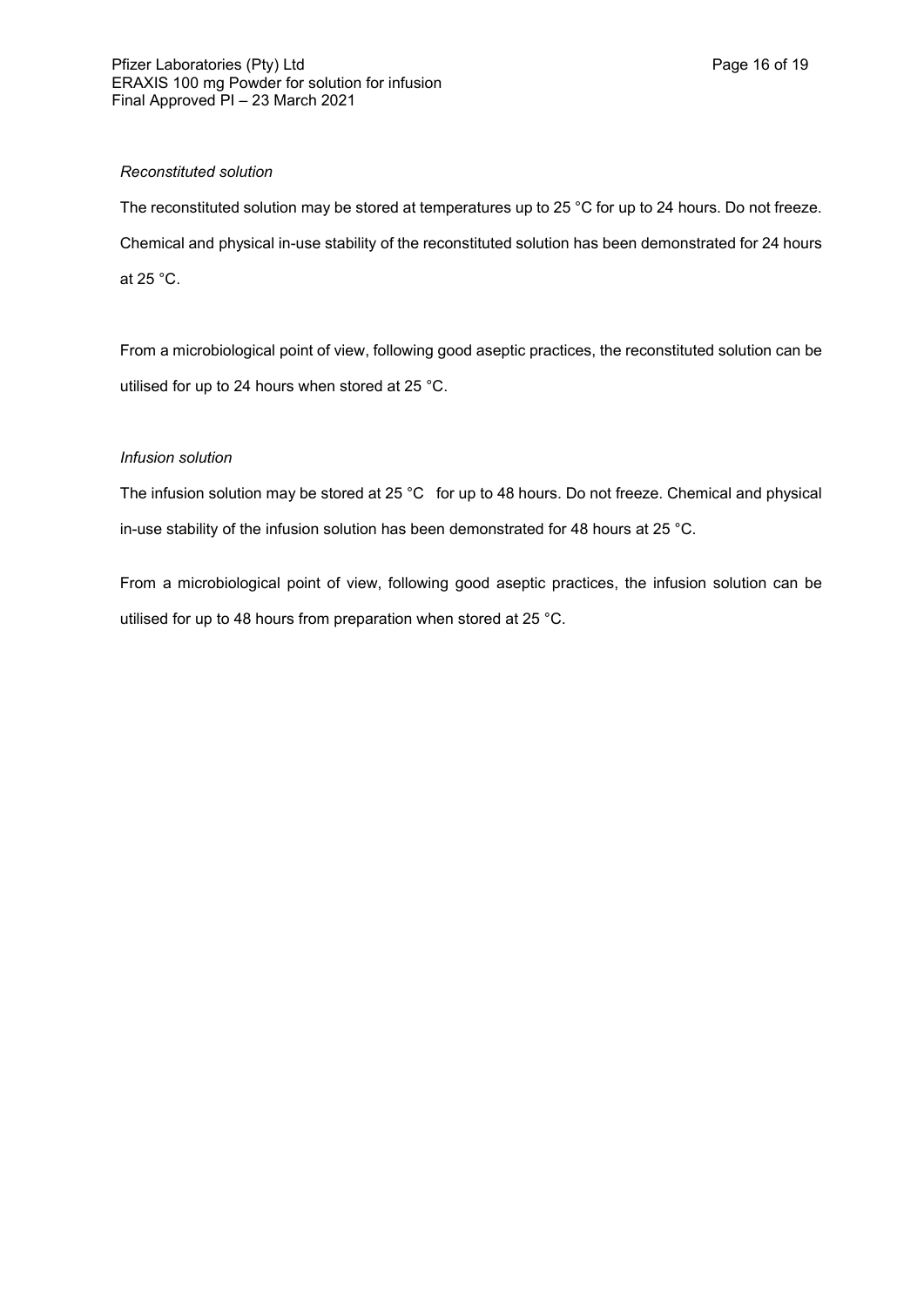## **6.4 Special precautions for storage**

Store in a refrigerator (2  $^{\circ}$ C – 8  $^{\circ}$ C).

Excursions for up to 96 hours at temperatures up to 25 ºC are permitted, and the powder may be returned to refrigerated storage  $(2 - 8 \degree C)$  (see section 6.3).

## **6.5 Nature and contents of container**

A carton containing one clear glass vial of ERAXIS 100 mg lyophilised powder for solution for infusion.

### **6.6 Special precautions for disposal and other handling**

### *Reconstitution*

ERAXIS must be reconstituted with water for injections and subsequently diluted with ONLY 9 mg/mL (0,9 %) sodium chloride for infusion or 50 mg/mL (5 %) glucose for infusion. The compatibility of reconstituted ERAXIS with intravenous substances, additives, or medications other than 9 mg/mL (0,9 %) sodium chloride for infusion or 50 mg/mL (5 %) glucose for infusion has not been established.

Aseptically reconstitute each vial with 30 mL water for injections to provide a concentration of 3,33 mg/mL. The reconstituted solution should be clear and free from visible particulates. The reconstituted solution may be stored at up to 25 °C for up to 24 hours.

#### *Dilution and infusion*

Aseptically transfer the contents of the reconstituted vial(s) into an IV bag (or bottle) containing either 9 mg/mL (0,9 %) sodium chloride for infusion or 50 mg/mL (5 %) glucose for infusion to obtain the appropriate ERAXIS concentration. The table below provides the volumes required for each dose.

*Dilution requirements for ERAXIS administration*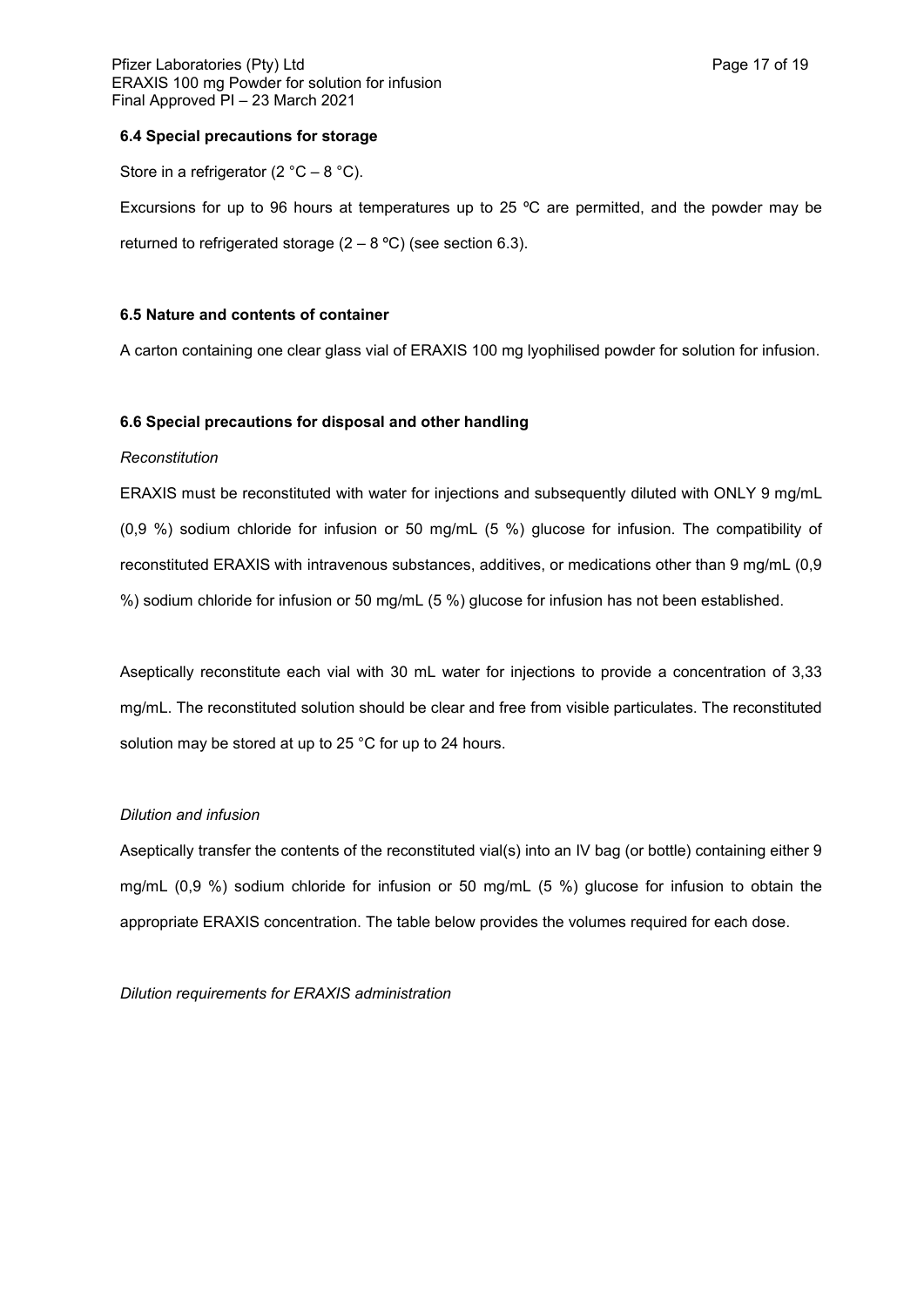## Pfizer Laboratories (Pty) Ltd **Philosopheratories** (Pty) Ltd **Page 18 of 19** ERAXIS 100 mg Powder for solution for infusion Final Approved PI – 23 March 2021

| Dose                                                                               | Number    | Total    | Infusion            | Total               | Rate of      | Minimum  |
|------------------------------------------------------------------------------------|-----------|----------|---------------------|---------------------|--------------|----------|
|                                                                                    | of vials  | recon-   | volume <sup>A</sup> | infusion            | infusion     | duration |
|                                                                                    | required  | stituted |                     | volume <sup>B</sup> |              |          |
|                                                                                    |           | volume   |                     |                     |              |          |
|                                                                                    |           | required |                     |                     |              |          |
| 100                                                                                | $1 - 100$ | 30 mL    | 100 mL              | 130 mL              | $1,4$ mL/min | 90 min   |
| mg                                                                                 | mg        |          |                     |                     |              |          |
| 200                                                                                | $2 - 100$ | 60 mL    | 200 mL              | 260 mL              | $1.4$ mL/min | 180 min  |
| mg                                                                                 | mg        |          |                     |                     |              |          |
| <sup>A</sup> Either 9 mg/mL (0,9 %) sodium chloride for infusion or 50 mg/mL (5 %) |           |          |                     |                     |              |          |
| dextrose for infusion.                                                             |           |          |                     |                     |              |          |
| $B$ Infusion solution concentration is 0,77 mg/mL.                                 |           |          |                     |                     |              |          |

ERAXIS should be inspected visually for particulate matter and discolouration prior to administration, whenever solution and container permit. If particulate matter or discolouration is identified, discard the solution.

# **7. HOLDER OF CERTIFICATE OF REGISTRATION**

Pfizer Laboratories (Pty) Ltd

85 Bute Lane

Sandton 2196

South Africa

Tel: +27(0)11 320 6000 / 0860 734 937 (Toll-free South Africa)

# **8. REGISTRATION NUMBER**

44/20.1.7/0355

# **9. DATE OF FIRST AUTHORISATION**

05 June 2014